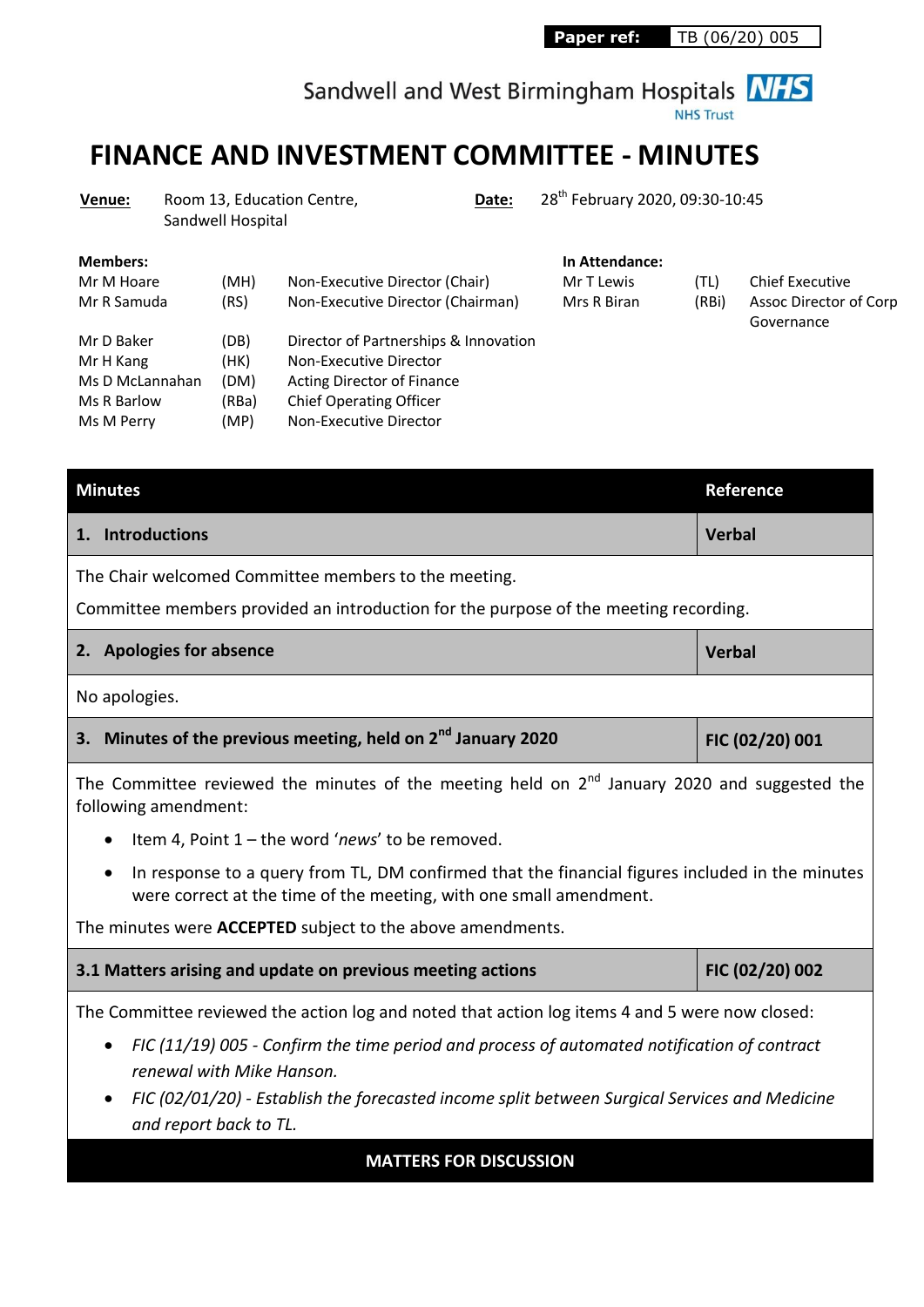Sandwell and West Birmingham Hospitals **NHS** 

**NHS Trust** 

### **4. Use of Resources: 2018/19 update and action plan to good FIC (01/20) 003**

DM reported that the Trust was expecting to have a CQC visit in 2020. The last visit took place in 2018 when a use of resources assessment was carried out and returned a rating of 'requires improvement'. DM stated that preparations had begun ahead of the new visit, with the aim being a rating of 'good.'

DM referred Committee members to the paper which indicated the current state of play with regard to operational productivity metrics. She commented that clear action plans needed to be in place for each of the metrics as evidence for the CQC team.

DM reported that it was possible to get to a 'good' rating when operating from a deficit position but perhaps not possible to get an 'outstanding.' It would be necessary to demonstrate that productivity metrics and other indicators were reasonable and action plans were in place to improve them.

DM reported that it was notable that the overall cost per weighted activity unit was now below the national and peer average and this was a key metric to measure productivity. Overall WAU for 18/19 was £3,359 compared to a peer median of £3,614 and a national median of £3,500. This represented a marked improvement.

DM reported that a dashboard of metrics under the 5 KLOEs would be taken to the Executive group meeting which would be CQC focused on the second Tuesday of the month. DM stated she would also be looking at the Quality Account peer group to identify some of the features of their good performance. DM further reported she had looked at local reports to get a feel for the different inspection experiences. DM expressed the view that it was a subjective process – some Trusts had scored 'good' when there appeared to be some fundamental areas for improvement for example.

In response to a query from RB, DM expressed the view that GIRFT enabled the Trust to better describe quality improvements, however it could not be yet be tangibly linked to productivity metric improvements, although this could be considered over the next 6 months.

TL suggested that the GIRFT indicators could be sifted to look for relevant information.

DM explained that the weighted activity measure represented the cost quantum compared to the output the cost produced. The 18/19 cost return reflected a more granular, patient level of detail in three areas and this process was being changed. It was possible this could impact the consistency of the cost return metrics.

In response to a query from MH, DM reported that agency also fed into the qualitative assessment of the exercise. DM explained that a score of 1 would be 'outstanding', 2 would be 'good', 3 would be 'required improvement' and 4 was 'inadequate'. The Trust scored a 4 on this metric because the Trust was at least 50% away from the agency ceiling, resulting in a 3 overall on the current finance metrics, having delivered a 2 overall in 1819.

DM expressed the view that the Trust needed to be mindful to recreate the metrics the CQC could see when the assessment took place. DM also suggested the Trust become more aware of the data inconsistencies nationally over the next 6 months. DM reported that all Trusts had submitted using the same methodology but expressed the view there had been lots of problems centrally with the process.

DM suggested that NHS Midland and the CQC would be impressed if the Trust compared itself to specific organisations that were known to have high quality data.

TL reported that for April the Trust needed to have key lines of enquiry in place, data and the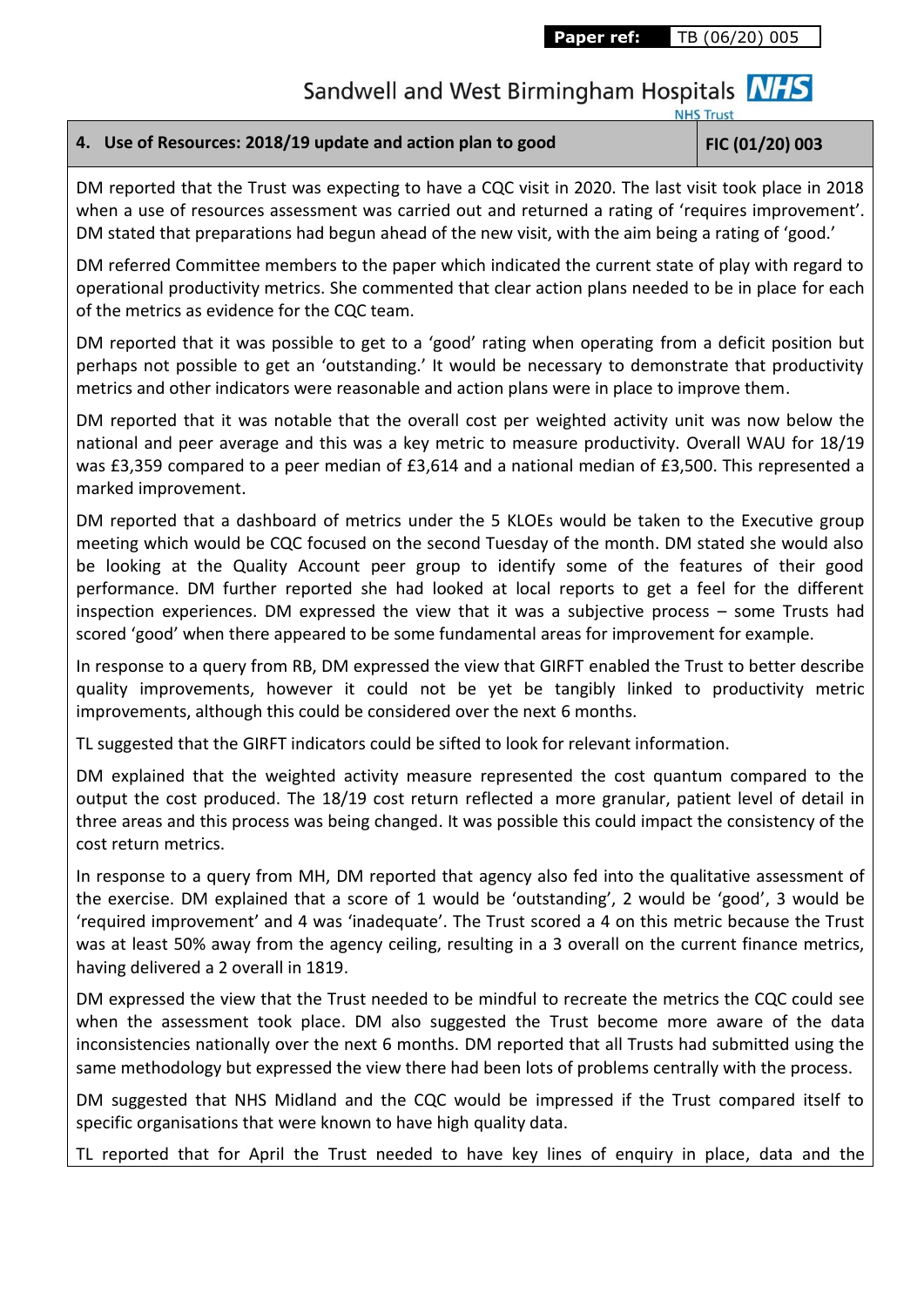Sandwell and West Birmingham Hospitals **NHS** 

**NHS Trus** 

comparisons, indicators assessed against 18/19.

TL reported that the CQC were in the process of reviewing their Well-led indicators which would bear onto the people plan and emphasise system. TL suggested therefore, that the STP performance as well and the Trust's performance might be considered in the first quarter of next year, to demonstrate the Trust was looking at the whole system.

TL reported that setting out the use of resources position for each of the Trust's three large neighbouring organisations (Dudley, Wolverhampton, Walsall) would be useful to produce an aggregate position for comparison and to demonstrate interest.

TL commented that it would be good for the Trust to go into the assessment process knowing what its score will be. DM commented that the CQC expected hospitals to be looking at model metrics regularly.

**Action:** TL and DM to identify key lines of enquiry, data and comparison indicators in preparation for the CQC visit by April.

**Action:** DM to set out the use of resources position for each of the Trust's three large neighbouring organisations (Dudley, Wolverhampton, Walsall).

**5. Planning update 2021 and beyond FIC (02/20) 004**

DM reported that cost and income assumptions had been set out at the February Board meeting. The cost assumption was underway with the main piece being firming up the CIP plans.

DM further reported there was a large piece of work was being done to confirm income plans. DM referred Committee members to the paper which set out income per Commissioner with the following results:

- o Black Country CCGs £328m
- o Sandwell & West Birmingham CCG £315.5m and DM reported the Trust would be looking for an outturn of £293.5 for 19/20. DM reported work had been devoted to bridging these two numbers.

DM reported an all-day session with the Black Country Commissioners had taken place recently and they had put forward an offer of £306m against £329m. Sandwell & West Birmingham CCG had put forward £292m against £315.5m needed indicated in the plan.

DM reported that, overall, the figures could lead to a deficit of £36m which would seriously affect the cash plan.

TL reported that, in the Autumn of 2019, the long-term financial model had identified that the Trust needed around £336m of income from Sandwell & West Birmingham CCG, which assumed an improvement in elective income by year end. This was before an agreed adjustment with DHSC in relation to Midland Met LTFM and FIT alignment that took this number down to £315.5m. Since then the Trust numbers had not changed.

TL reported that at an STP level at that point, there appeared to be a collective gap of £25m and it was broadly agreed with NHS Midlands that it would pay half. However, subsequently, the CCG offer to the Trust had dropped by £10m which was not obviously explained. This, added to an understood and preexisting c£12m gap (relating to 1920 plan under-delivery) meant that there was now a £22m gap.

TL reported, therefore, that the Trust was currently materially apart from the CCG and there was a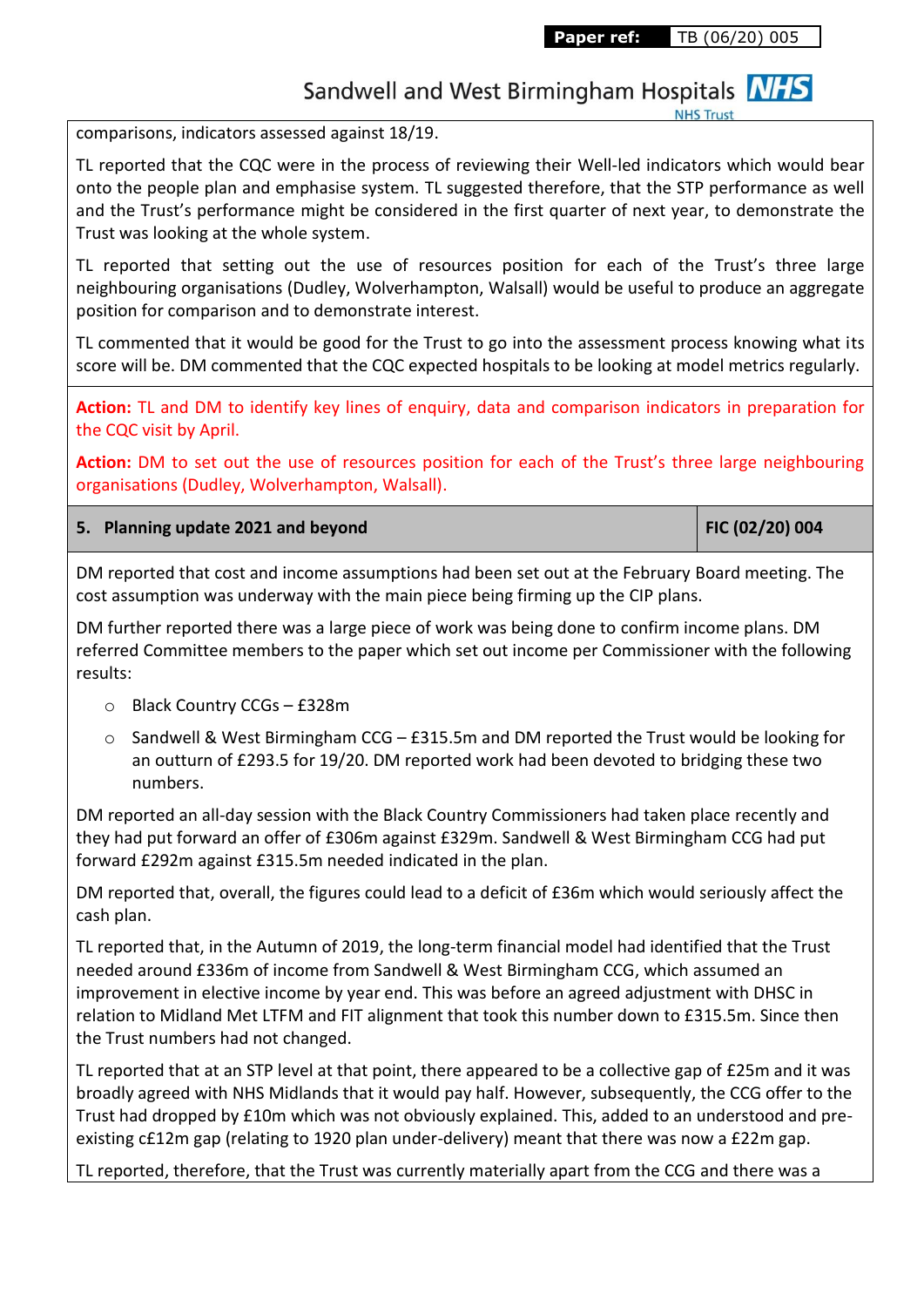### Sandwell and West Birmingham Hospitals **NHS**

question about how this should be reported externally to the Centre.

TL reported that the STP was perceived to have a concluded position and there was a desire to publish the STP position nationally before the issue of the gaps was raised. All the gaps totalled around £84m - £100m.

TL reported that the discussion was in 3 parts as follows:

- $\circ$  Option A Submit the old plan (not supported by the Committee)
- o Option B Represent the whole problem as part of the CCG position, i.e. put all the deficit into the CCG part of the plan to protect the FRF. (This was the preference of the Director of Finance group).
- o Option C To represent deficits in provider Trusts.

TL reported that, because it was a system problem, the Chief Executives had taken the view that the deficits should be distributed between the CCG and the Trusts.

TL stated that there were two submission dates of  $5<sup>th</sup>$  March and 29<sup>th</sup> April. TL reported they were going to submit a collective plan in the interim showing an £85m gap. TL commented that it was a presentational matter. TL reported that the other Trusts were in agreement with this approach.

TL reported that the Trust would work hard to close the gap with the CCGs. TL commented that the Trust's cash needed to be a focus if not initially.

TL reported that the financial plan of £315.5m had been based on the assumption that the outturn was expected to be more than £293m, so the difficulty had been caused by a failure to deliver on the numbers in 1920.

TL reported that he would like DM to present a clear rebate on due income in the Annual Report as Emergency activity was ahead of schedule and had not yet been paid for.

MP expressed the view that the Committee needed to be very clear about the difference between the plan that would be submitted for the collective good and the plan that would actually be put in place.

TL suggested that he and DM have an annex to TL's Private Board Report that sets out the differences.

TL reported that the actual plan would go to the Board in April, which would be the plan used for tracking. TL made the further point that the governance reconciliation point applied both internally and externally. TL expressed the view the numbers were not reconcilable.

TL commented that the specific material risks to the Trust was that it was in a better position that its neighbouring Trusts and when the gaps were discovered, it would be asked to help plug it using reserves.

TL reported that the Trust's challenge was to negotiate a way through the £25m revenue gap. Discussions were scheduled to take place with Commissioners. TL commented that negotiating a 2- or 3-year deal would be helpful.

DM reported that the focus would be to keep the capital programme funded and on track. There was a £24m internally funded plan in place for 2021 with £16m funded by depreciation leaving an £8m cash requirement. DM reported the trust was expecting to end the year with around £22m in cash.

DM reported that the gap presentation would protect the cash and a capital borrowing scenario should be avoided.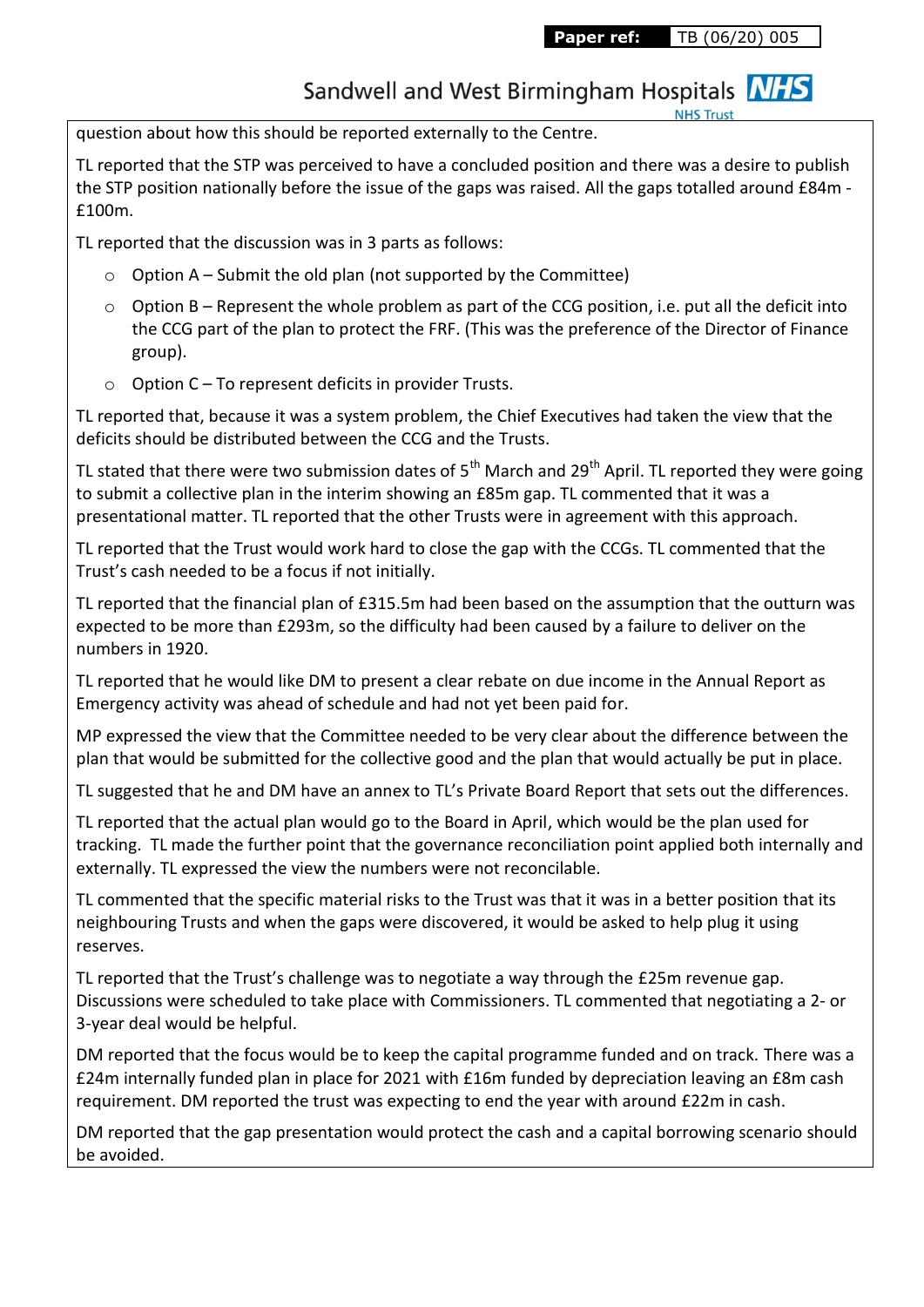Sandwell and West Birmingham Hospitals MHS

## **6. Black Country and West Birmingham System: future implications FIC (02/20) 005** TL referred Committee members to the three actions in the paper and commented that the Committee needed to consider if any external assistance was needed. TL commented that the Trust needed to progress with the capital sequencing for Lot 4b, which addressed funds for the capital programme to a provider. TL suggested that the Board should probe the elective income plan for the coming year because the target was missed in the current year. TL commented that the Trust needed to take responsibility for the demand programme for emergency care over the next 3 years to identify the non-pay savings and stay financially agile. This would mean the FIC would hold the executive to account. DM commented that the balance sheet needed to be looked at more. TL commented that the three-year place-based model for Sandwell and West Birmingham should be pursued and kept separate from the Dudley Walsall and Wolverhampton issues, otherwise the Trusts would end up having to bail each other out. TL reported this would only work if the Trust hit its control total this year. **7. Procurement improvement plan and turnaround plan FIC (02/20) 006** DM reported that the Trust was now 25<sup>th</sup> overall in the newest procurement league table and 11<sup>th</sup> on price nationally which excluded the recent Level 1 accreditation. This compared to a ranking of  $117<sup>th</sup>$  in October 2018 and 91<sup>st</sup> in February 2019 which represented a huge improvement in league table performance. **8. Finance Report: Month 10 2019/20 FIC (02/20) 007** DM reported on the Finance Report for month 10 and reminded the Committee that the control total was a £17.4m deficit. At month 10, the Trust was sitting at £26.6m, and therefore, an injection of £11.5m had been put into the position to report on plan and deliver an expected year to date (YTD) deficit of around £15m. DM reported that this meant effectively, the Trust could reach a deficit of £34m and still reach the control total, but the key assumptions would be:  $\circ$  To see a reduction in the pay bill.  $\circ$  Receive £4m in income in relation to the car park – DM reported that obtaining planning approval was creating a risk in this area. TL commented that it was possible to see contractual commitment pending planning permission and this would be worked through.  $\circ$  Materiality was lower than it was last year at around £7m. DM expressed the view that the asset life stretch was not expected to be an area of disagreement as it had been in 1819.

TL identified the three risks to the control total as being: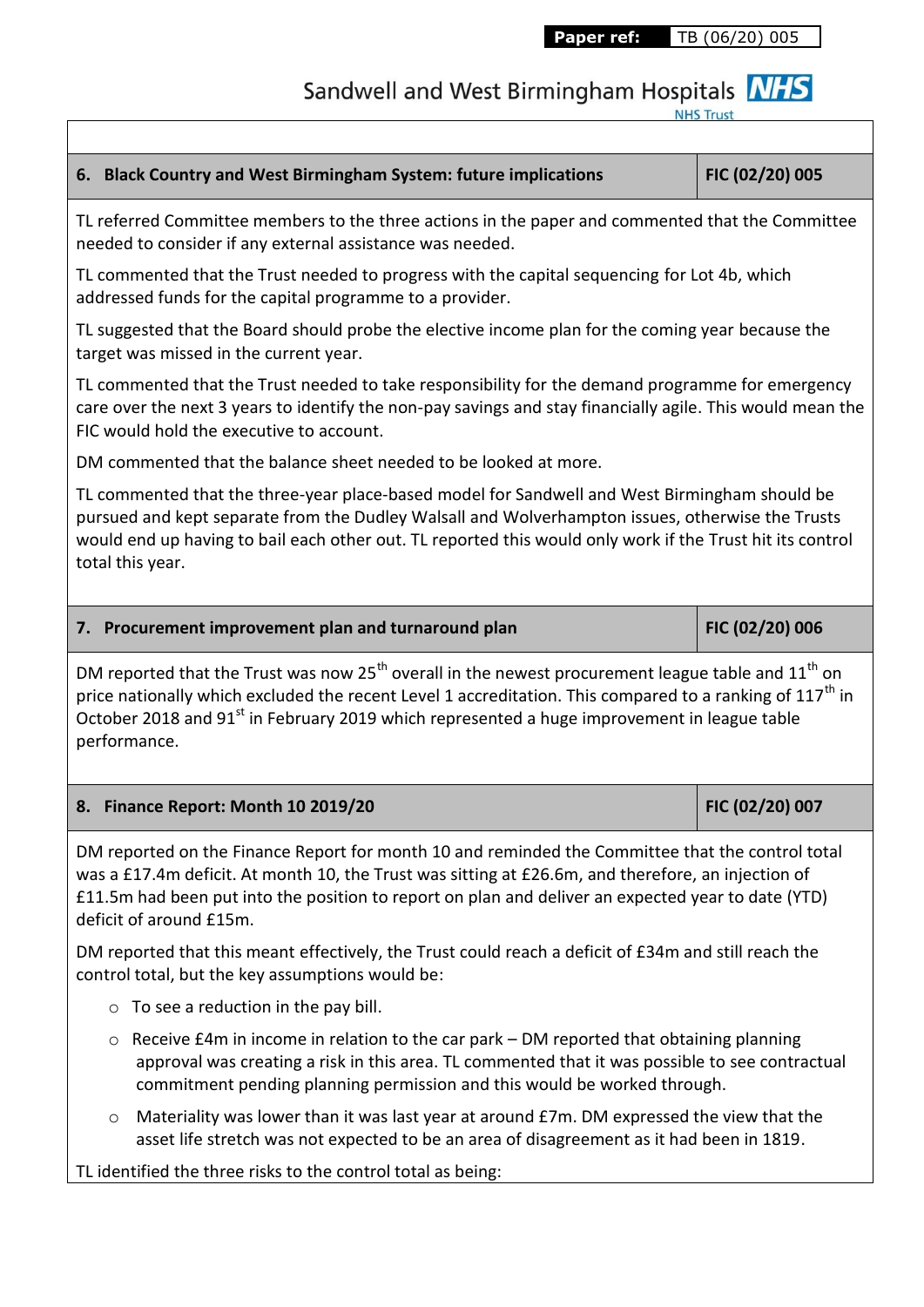Sandwell and West Birmingham Hospitals **NHS** 

- o The audit judgement
- o Receipt of income from contractual close
- o Receipt of £293.5m from the CCG

RS raised the issue of the BTC operating theatres. TL reported that the Trust was not relying on compensation to retrieve the financial position but acknowledged this could be a favourable variance however it was not recommended.

DM reported that there was a six-figure insurance claim in which would mitigate any loss in income but Sandwell and West Birmingham CCG would be asked for £293.5m as a year-end settlement which would also mitigate.

DM reported that the Trust had been consistent in its CCG demand. She further reported that if the Trust got a good result from a pay and non-pay perspective in month 12, plus the £17m, then it was hoped the control target would be met. There was also a risk from Coronavirus costs to monitor.

MH commented that the Trust needed to focus on the April run rate to keep the target on track. TL assured the Committee that a difference would be made to agency spend in Q1 and preparation work was underway.

**Action:** TL to investigate the possibility of doing a financial close pending planning permission in relation to the car park.

### **9. SBAF: Update on assurance levels FIC (02/20) 008**

DM reported that SBAF 9 (income and expenditure) had already been covered in earlier discussion about the control total and the 2021 plan

DM reported that SBAF 10 (contracting and payment in the NHS) had also been covered (Item 6), with a specific action required around getting into the detail about ICP contracting and to understand the true mechanism opportunity presented by the future strategy and how to make the most of system money.

### **MATTERS FOR INFORMATION/NOTING**

#### **10. Any other business Verbal**

- Items to bring to the Board.
	- o 2021 Planning TL commented this would refer to papers in the Private Board.
	- o Highlight the good work of the procurement team
	- o Highlight the challenges on 19/20 and getting to the run rate
	- o The FRC's agreement to focus on strategic financial workstreams and the model

#### **7. Details of Next Meeting**

The next meeting will be held on Friday 29<sup>th</sup> May 2020, 09:30 - 10:45 in Room 13, Education Centre, Sandwell General Hospital.